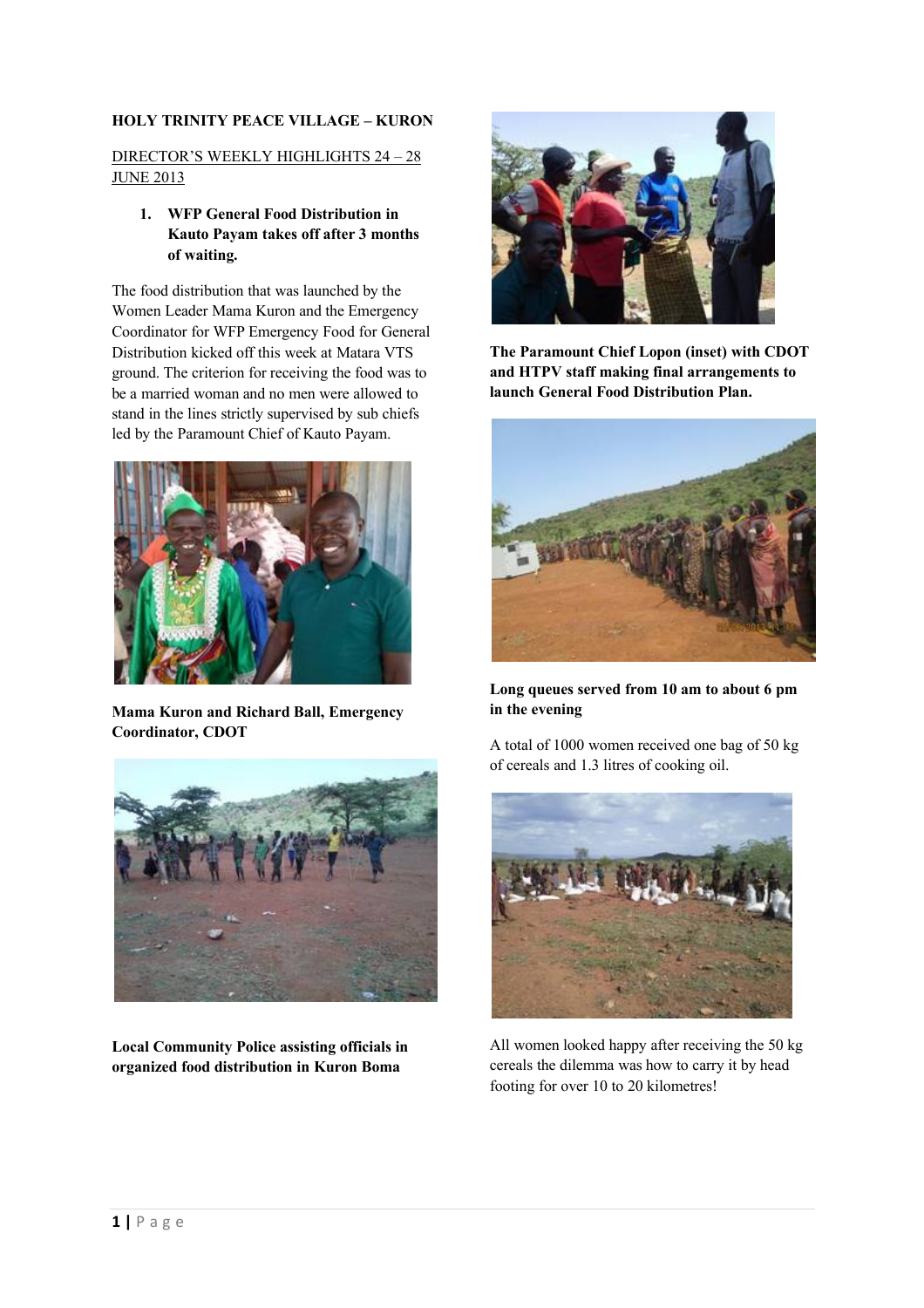

Above women traversing the grassland with 50 kgs of cereals on their heads to their homes



Below are some of the international Kuron Peace Village Friends from Germany witnessed the food distribution



The HTPV Kuron vehicles have been hired by CDOT to transport food to Namurupus, Kolobeleng and Pongo. Funds raised will go to Logistics and Transport Account for vehicle maintence



**2. Administration Activities** i. Bishop arrives in Kuron

On UNIMISS Chopper below is Bishop alighting and works with us for only 3 hours on 21 June 2013. Having a director is a relief and also recipe for bigger peace missions in South Sudan



Below Bishop in work session with staff and local chiefs



ii. Collection of gravels, stones and sand for construction

Much time has been devoted by Administration on collecting, producing and construction work to beat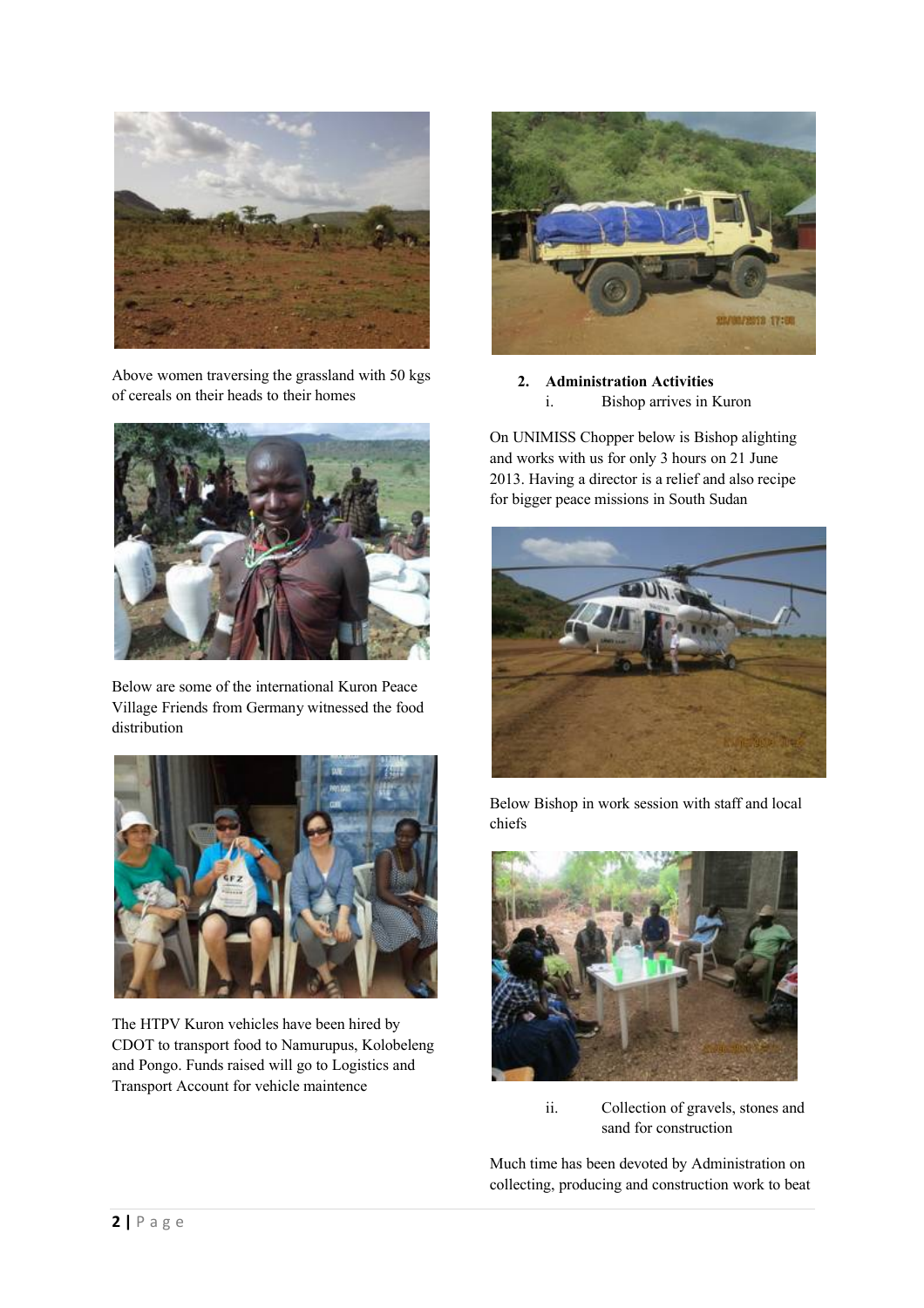the rainy season from interrupting business. At least brick moulding sand supported by Toposa Women is continuing quite well. A target of up to 30 trips of sand, gravels and stones are expected to be stored ready for the teachers' house.



Toposa Women off loading sand



Contractor John Ochan producing quality blocks for teachers' houses. A total of 1200 blocks have been produced. 3,800 more needed.

> iii. Security Guard House almost complete



Ben Okeng making the foundation of Security House



Marko a security guard standing in front of the new Security House next to the gate. The old one will go and space used for putting containers in order.

iv. Yellow Office Container renovated



Fr. George enjoying the concreted floor container room today. "It is really cool now and looks like an office" Fr. George commented



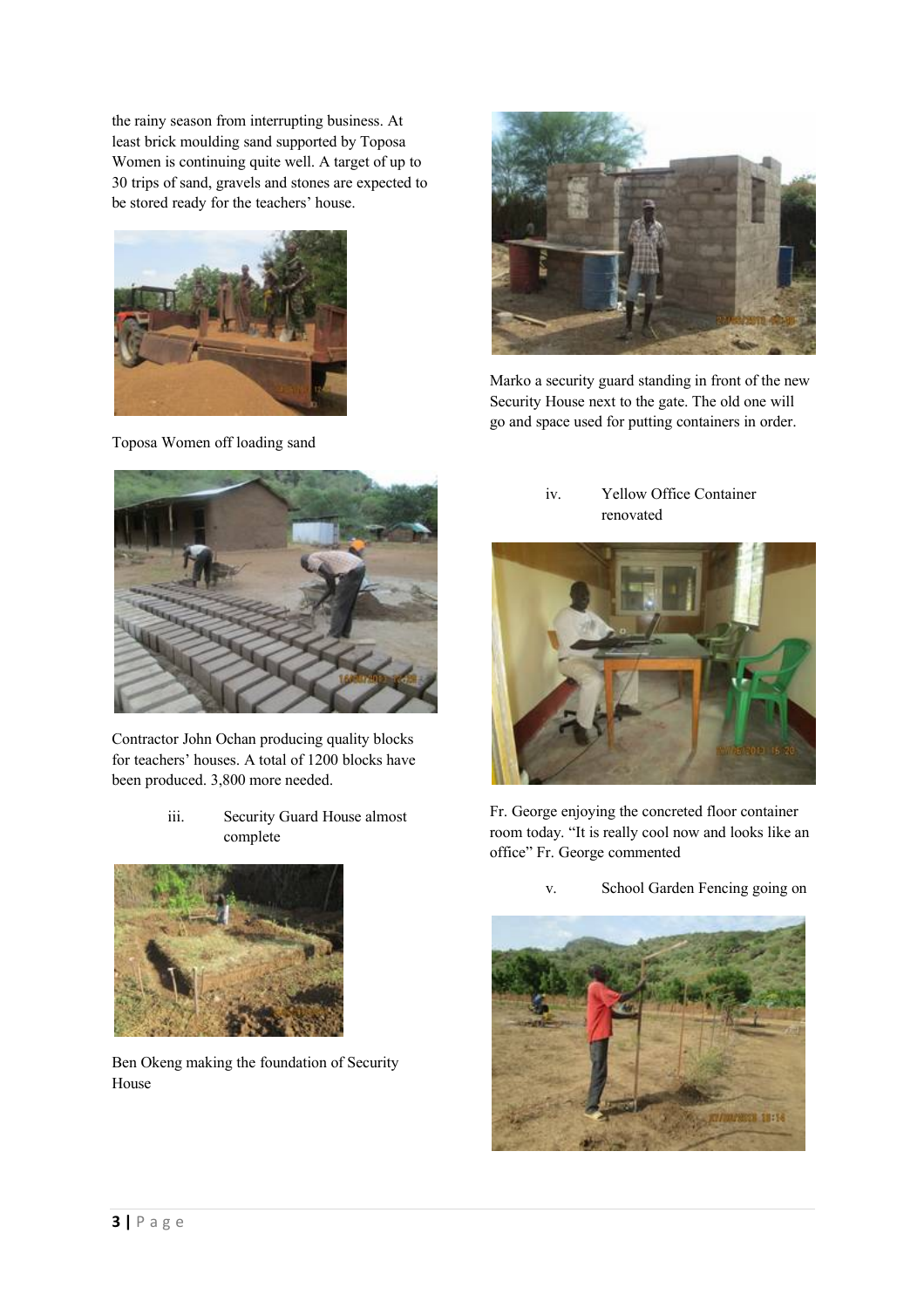Ochan straightening the fencing bar at agric garden allocated for Agric Club at St. Thomas

> vi. Nursery School Special created room at roofing level



Above Mason Musa working hard to beat contract deadline by 30 June! This is how it looks now in between the office and classroom prefabricated building



Below the head of Maintenance Juma Christopher is finalizing with painting of trashes for the roofing of the Nursery School



Michael (trimming the acacia tree) is back to manage the nursery school garden, orchard and kitchen gardens in Kuron



Dedicated people like Michael are needed in maintaining and introducing new seeds and crops in Kuron



Banana tree broken down - Michael blames lack of care for his bananas to break down.

vii. Human Resources Issues